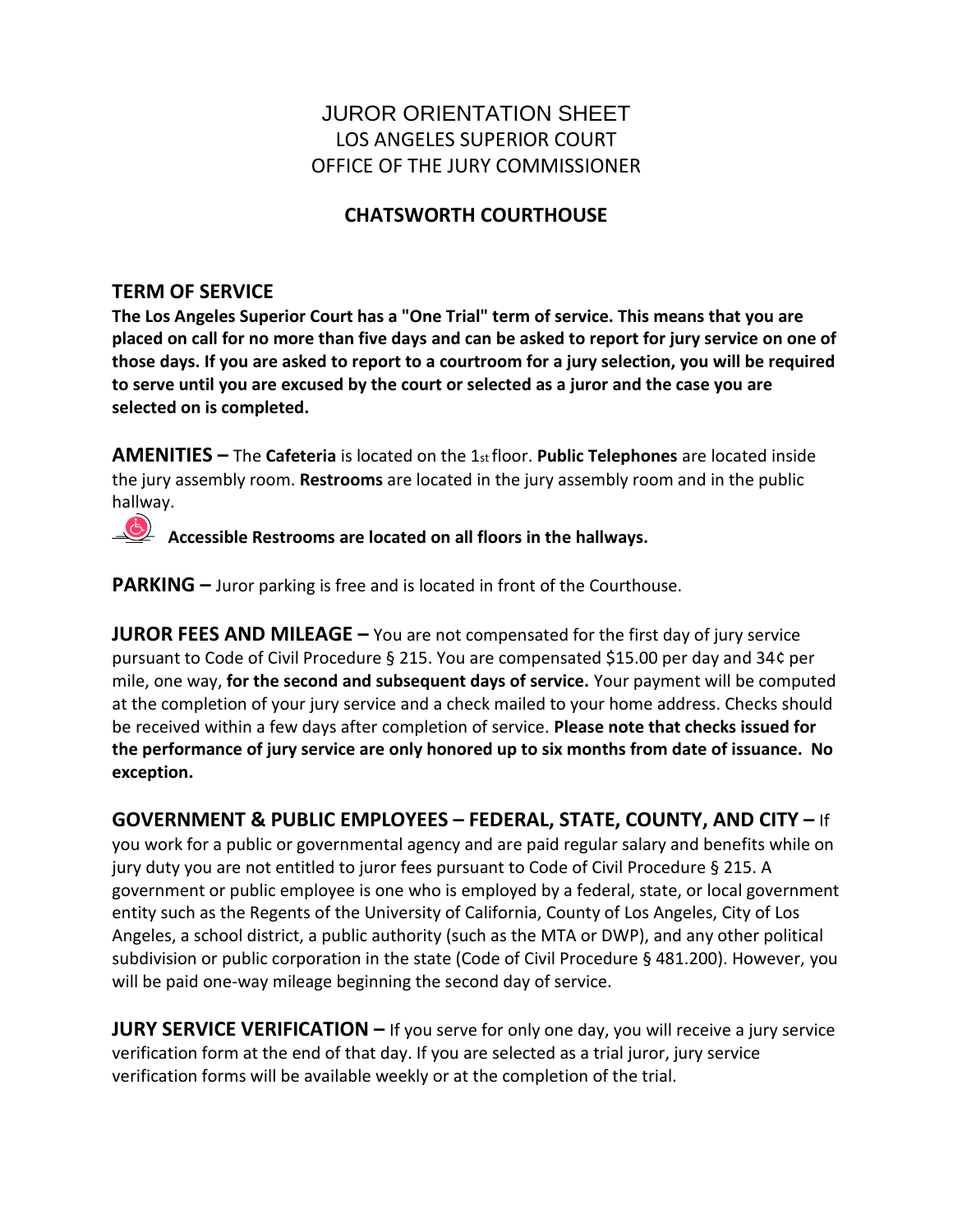On-line Orientation Sheet Page 2

#### **HOW CAN I BE EXCUSED FROM SERVICE OR POSTPONED WHEN I REPORT?**

There are a number of legal reasons that can be presented by a juror requesting an excuse from jury service. Please understand that it must be an extreme hardship. If it is a temporary hardship, jury staff will be glad to postpone your service to a later date.

If you are requesting a financial hardship, the court cannot excuse you for a financial hardship simply because your employer does not pay, you are self-employed, or you are a sole practitioner. Whatever profession or work that you do, you must prove that you have an EXTREME financial hardship. Again, staff will be glad to give you a reasonable postponement to allow you to arrange your jury service.

If you request a hardship for dependent care of others, whether for your child, parent, or spouse, please understand that this also must be an extreme hardship. The court requires that you prove that you have actual care of that individual continuously between the hours of 8:00 a.m. through 5:00 p.m. If your child is in school, you must arrange care for your child during the few short hours between the time school ends and the end of your jury service day.

Lastly, you may have a medical hardship that prevents you from serving as a juror. You need to let us know what the hardship is by completing your jury summons form in the appropriate place.

Your excuse from jury service should be requested before you appear. If you have previously requested an excusal and your request was denied, the staff will not reconsider your request. The Court expects you to start your service when you are called in. The judge **may not**  entertain your request to postpone once you are in the courtroom.

## **WHAT HAPPENS IF YOU ARE SENT TO A COURTROOM?**

A courtroom representative will take roll to ensure that all jurors have arrived. You will be sworn as a prospective trial juror. The courtroom clerk will then call prospective jurors, using a computerized random list, to sit in the jury box. You will not be called in alphabetical order.

**Remember to always listen to the judge's and court staff's instructions. If you are in selection and ordered to return on a future day, please return as instructed.**

#### **WHAT HAPPENS WHEN I AM EXCUSED FROM THE COURTROOM?**

Please listen carefully to the Judges instructions. If you are excused from the case, please gather your belongings, obtain a verification of jury service from the judicial assistant and leave the courthouse. Your jury service is complete and you do not need to serve for 12 months.

#### **If you are excused before the end of the business day, please contact your supervisor regarding your return to work policy.**

Jury Information Telephone Number: (213) 972-0970 or (818) 407-2214